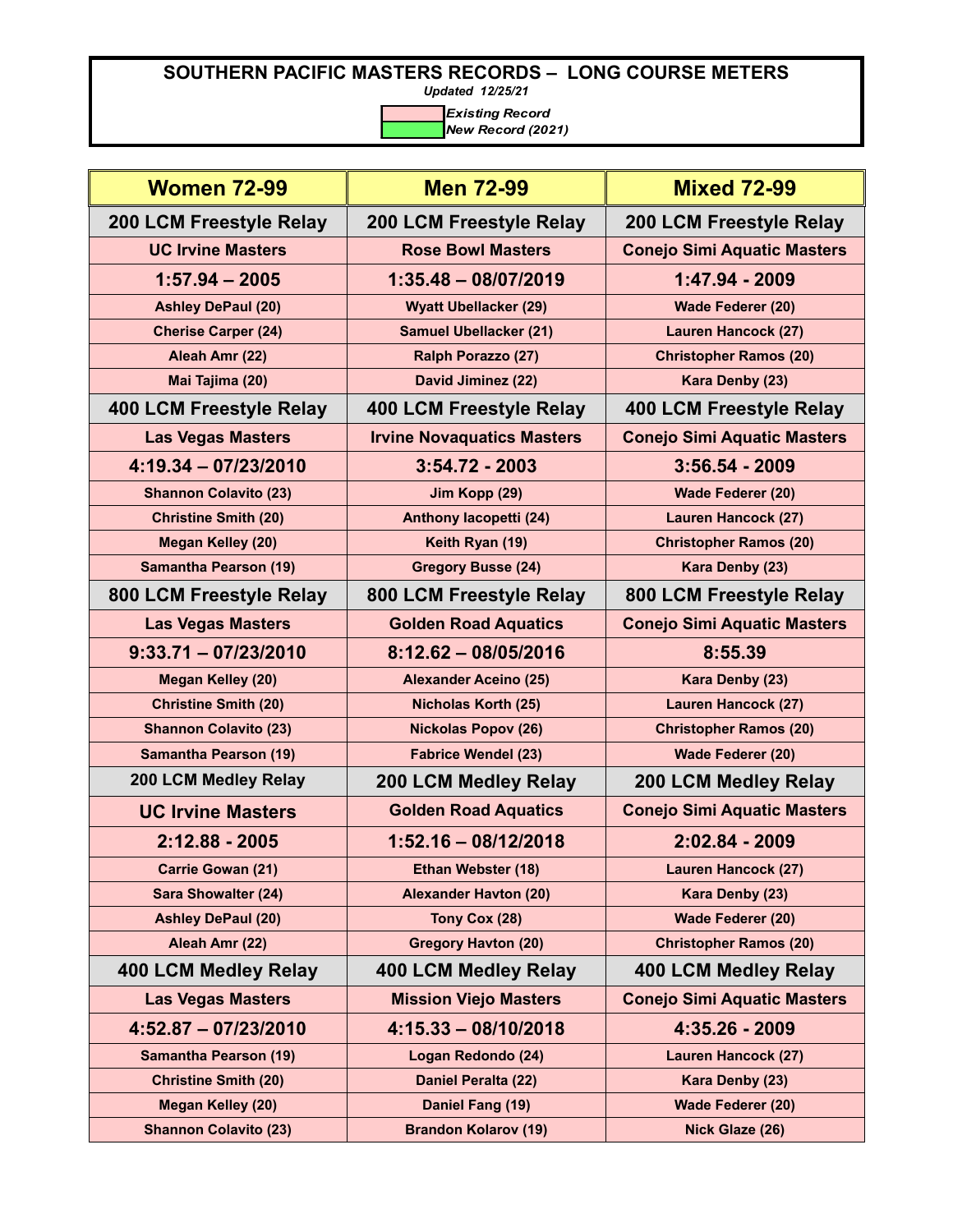*Updated 12/25/21*

| <b>Women 100-119</b>              | <b>Men 100-119</b>                | <b>Mixed 100-119</b>              |
|-----------------------------------|-----------------------------------|-----------------------------------|
| 200 LCM Freestyle Relay           | 200 LCM Freestyle Relay           | 200 LCM Freestyle Relay           |
| <b>Rose Bowl Masters</b>          | <b>Irvine Novaquatics Masters</b> | <b>Irvine Novaquatics Masters</b> |
| $1:55.81 - 08/07/19$              | 1:41.50 - 2007                    | $1:46.87 - 08/07/13$              |
| <b>Lauren Frendreis (30)</b>      | <b>Teemu Kettunen (25)</b>        | Evan Kraus (27)                   |
| Lauren Turner (27)                | <b>Oswaldo Quevedo (31)</b>       | <b>Courtney Martz (25)</b>        |
| <b>Maria Carlson (24)</b>         | <b>Brandon Schindler (31)</b>     | <b>Rendy Opdycke (29)</b>         |
| Kendra Wilson (38)                | Roberto Delgado (32)              | <b>Robert Dmytrow (32)</b>        |
| <b>400 LCM Freestyle Relay</b>    | 400 LCM Freestyle Relay           | 400 LCM Freestyle Relay           |
| <b>Irvine Novaquatics Masters</b> | <b>Irvine Novaquatics Masters</b> | <b>Southern Calif Aquatics</b>    |
| 4:27.60 - 2002                    | $3:49.51 - 2007$                  | $3:54.81 - 2009$                  |
| Daneille de Alva (23)             | <b>Brandon Schindler (31)</b>     | Nathan Janos (29)                 |
| <b>Megan Lucas (23)</b>           | <b>Steve Stehrenberger (30)</b>   | <b>Jacqueline Corcoran (27)</b>   |
| Fiona Petersen (29)               | <b>Teemu Kettunen (25)</b>        | Ann Yearwood (25)                 |
| <b>Gabriele Hickman (29)</b>      | <b>Oswaldo Quevedo (31)</b>       | Erik Tolmachoff (28)              |
| 800 LCM Freestyle Relay           | 800 LCM Freestyle Relay           | 800 LCM Freestyle Relay           |
| <b>UC Irvine Masters</b>          | <b>Irvine Novaquatics Masters</b> | <b>Southern Calif Aquatics</b>    |
| $9:55.67 - 2001$                  | 8:46.75 - 2007                    | 8:39.99 - 2009                    |
| <b>Julie Swail (29)</b>           | <b>Brandon Schindler (31)</b>     | Erik Tolmachoff (28)              |
| <b>Sara Showalter (20)</b>        | <b>Oswaldo Quevedo (31)</b>       | <b>Nathan Janos (29)</b>          |
| Kristin Larsson (20)              | Roberto Delgado (32)              | <b>Jacqueline Corcoran (27)</b>   |
| <b>Stacey Gavigan (31)</b>        | <b>Teemu Kettunen(25)</b>         | Ann Yearwood (25)                 |
| <b>200 LCM Medley Relay</b>       | 200 LCM Medley Relay              | 200 LCM Medley Relay              |
| <b>Rose Bowl Masters</b>          | <b>Irvine Novaquatics Masters</b> | <b>Rose Bowl Masters</b>          |
| $2:11.34 - 08/14/17$              | $1:50.72 - 08/12/11$              | $1:54.22 - 08/07/19$              |
| <b>Lauren Turner (27)</b>         | Jan Tichy (29)                    | <b>Karen Younkins (33)</b>        |
| <b>Marissa Clapp (30)</b>         | Andrew Seo (23)                   | <b>Maria Carlson (24)</b>         |
| <b>Julia Stengel (32)</b>         | <b>Robert Dmytrow (30)</b>        | <b>Wyatt Ubellacker (29)</b>      |
| <b>Lauren Frendreis (28)</b>      | Evan Kraus (25)                   | <b>Samuel Ubellacker (21)</b>     |
| <b>400 LCM Medley Relay</b>       | <b>400 LCM Medley Relay</b>       | <b>400 LCM Medley Relay</b>       |
| <b>Irvine Novaquatics Masters</b> | <b>Irvine Novaquatics Masters</b> | <b>Southern Calif Aquatics</b>    |
| $5:19.30 - 2008$                  | 4:15.40 - 2007                    | 4:37.24 - 2009                    |
| Jenna Natalizio (20)              | <b>Brandon Schindler (31)</b>     | <b>Nathan Janos (29)</b>          |
| Jenny Perrey (28)                 | <b>Steve Stehrenberger (30)</b>   | <b>Matthew Harrigan (31)</b>      |
| <b>Heather Martinez (32)</b>      | <b>Teemu Kettunen (25)</b>        | Ann Yearwood (25)                 |
| <b>Krystal Deets (32)</b>         | <b>Oswaldo Quevedo (31)</b>       | <b>Jacqueline Corcoran (27)</b>   |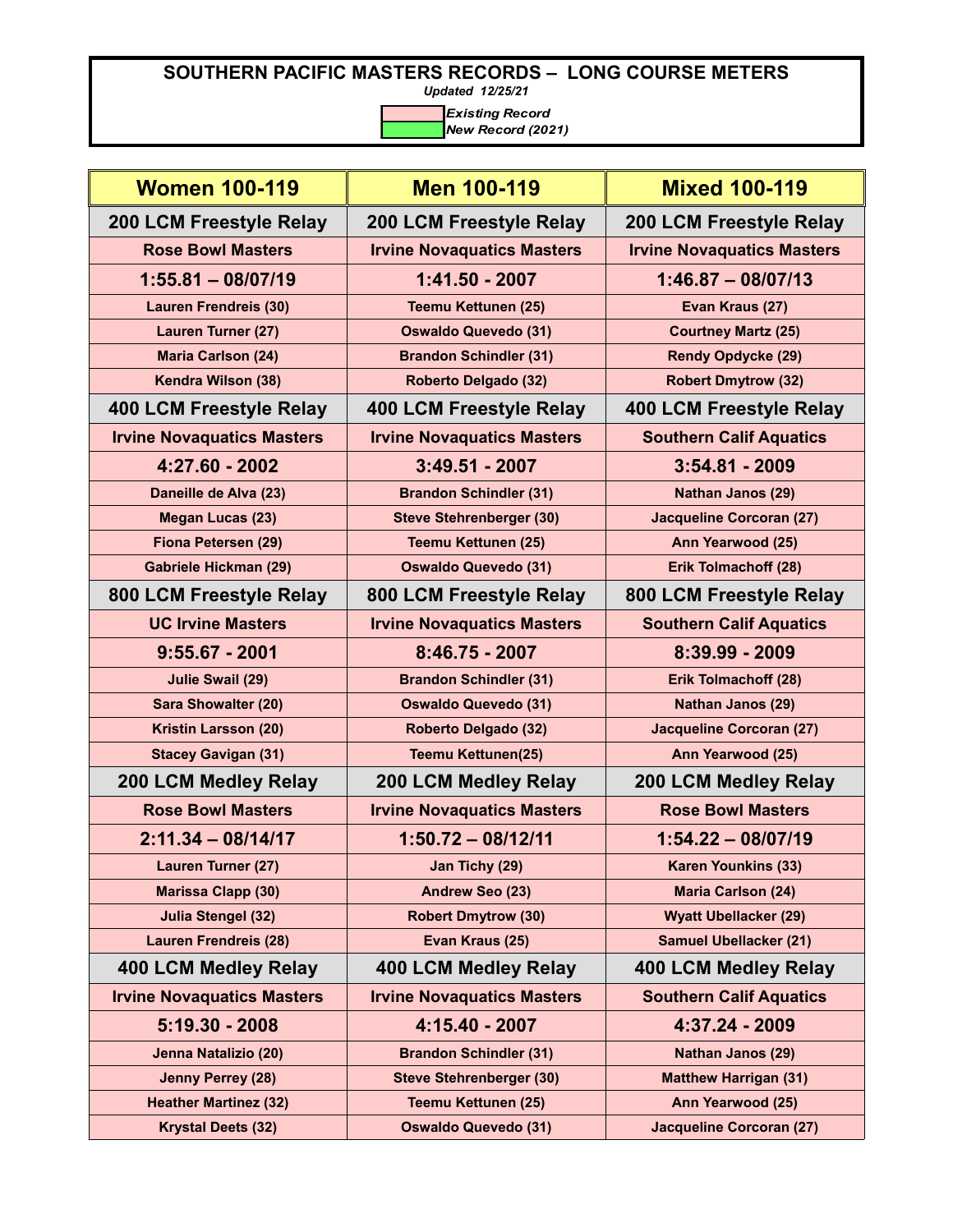*Updated 12/25/21*

| <b>Women 120-159</b>              | <b>Men 120-159</b>                | <b>Mixed 120-159</b>              |
|-----------------------------------|-----------------------------------|-----------------------------------|
| 200 LCM Freestyle Relay           | <b>200 LCM Freestyle Relay</b>    | 200 LCM Freestyle Relay           |
| <b>Mission Viejo Masters</b>      | So California Aquatic Masters     | <b>Las Vegas Masters</b>          |
| $2:00.09 - 2006$                  | 1:34.82 - 2009                    | $1:46.60 - 08/07/13$              |
| Ann Worthington (40)              | <b>Matthew Cornue (34)</b>        | <b>Chris Counts (37)</b>          |
| Tami Engel (43)                   | Erik Hochstein (41)               | Kari Adams (47)                   |
| <b>Jennifer Batcheller (38)</b>   | Erik Tolmachoff (28)              | Maki Moore (28)                   |
| <b>Jill Edwards (35)</b>          | <b>Christopher Beach (40)</b>     | <b>Glenn Counts (36)</b>          |
| 400 LCM Freestyle Relay           | 400 LCM Freestyle Relay           | 400 LCM Freestyle Relay           |
| So California Aquatic Masters     | <b>Team TYR</b>                   | So California Aquatic Masters     |
| $4:45.53 - 7/25/2010$             | $3:39.60 - 2005$                  | 4:12.59 - 2009                    |
| <b>Arlette Godges (46)</b>        | <b>Rich Saeger (41)</b>           | <b>David Schlesinger (34)</b>     |
| Rossella Pescatori (39)           | <b>Brad Hibbard (36)</b>          | <b>Alexis Binder (30)</b>         |
| Ann Yearwood (26)                 | <b>Michael Ruffner (40)</b>       | Rossella Pescatori (38)           |
| <b>Suzanne Robertson (25)</b>     | Dan Wegner (34)                   | <b>Matthew Harrigan (31)</b>      |
| 800 LCM Freestyle Relay           | 800 LCM Freestyle Relay           | 800 LCM Freestyle Relay           |
| So California Aquatic Masters     | So California Aquatic Masters     | <b>Irvine Novaquatics Masters</b> |
| 10:15.49 - 2009                   | 8:03.21 - 2009                    | $8:47.80 - 08/12/11$              |
| Jenny Cook (51)                   | <b>David Schlesinger (34)</b>     | Evan Kraus (25)                   |
| Rossella Pescatori (38)           | Dan Wegner (38)                   | Heidi Cough (30)                  |
| <b>Alexis Binder (30)</b>         | <b>Matthew Harrigan (31)</b>      | <b>Cynthia Lewis (36)</b>         |
| <b>Nancy Motherway (33)</b>       | Erik Hochstein (41)               | <b>Dickie Fernandez (40)</b>      |
| <b>200 LCM Medley Relay</b>       | <b>200 LCM Medley Relay</b>       | <b>200 LCM Medley Relay</b>       |
| <b>Santa Barbara Masters</b>      | <b>Mission Viejo Masters</b>      | <b>Play Hard Swim Hard</b>        |
| $2:13.62 - 08/07/19$              | $1:46.11 - 08/07/19$              | $2:00.96 - 2006$                  |
| <b>Adrienne Binder Brown (34)</b> | <b>Garrett Hubbard (28)</b>       | <b>Derek Robinson (37)</b>        |
| <b>Melissa Knell (25)</b>         | Mat Prasser (27)                  | <b>Aaron Bartleson (36)</b>       |
| Jill Jones (27)                   | Kevin Bartell (34)                | Erin McIntyre (25)                |
| Darlene Krohn (38)                | <b>Andrew Cox (34)</b>            | <b>Nathalie Bartleson (38)</b>    |
| <b>400 LCM Medley Relay</b>       | <b>400 LCM Medley Relay</b>       | 400 LCM Medley Relay              |
| <b>Las Vegas Masters</b>          | <b>Irvine Novaquatics Masters</b> | So California Aquatic Masters     |
| 5:19.79 - 2007                    | 4:21.47 - 2007                    | 4:31.62 - 2009                    |
| <b>Carolyn Battin (53)</b>        | <b>Bernie Zeruhn (36)</b>         | <b>David Schlesinger (34)</b>     |
| <b>Lindsey Leeming (23)</b>       | <b>Cameron Eckman (41)</b>        | Rossella Pescatori (38)           |
| Sara Whitehead (28)               | Roberto Delgado (32)              | <b>Erik Tolmachoff (28)</b>       |
| Mary Barfield (26)                | <b>Dickie Fernandez (36)</b>      | <b>Nancy Motherway (33)</b>       |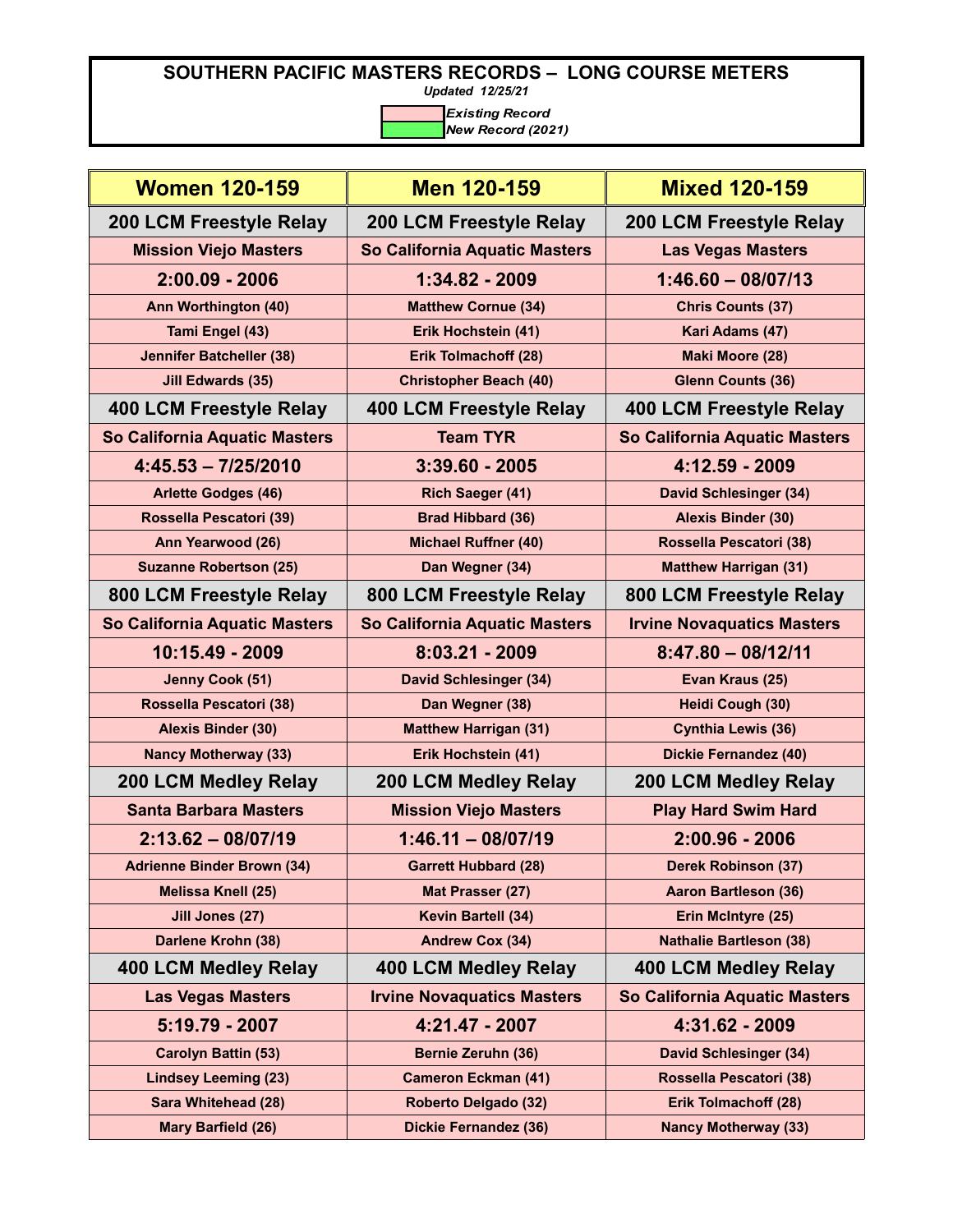*Updated 12/25/21*

| <b>Women 160-199</b>            | <b>Men 160-199</b>            | <b>Mixed 160-199</b>              |
|---------------------------------|-------------------------------|-----------------------------------|
| 200 LCM Freestyle Relay         | 200 LCM Freestyle Relay       | 200 LCM Freestyle Relay           |
| <b>Team TYR</b>                 | <b>Team TYR</b>               | <b>Team TYR</b>                   |
| $1:48.44 - 2006$                | 1:36.28 - 2006                | $1:42.27 - 2006$                  |
| Sheri Hart (35)                 | <b>Matthew Eisenhuth (32)</b> | John Smith (44)                   |
| <b>Collette Sappey (42)</b>     | John Smith (44)               | Rich Saeger (42)                  |
| <b>Anna Pettis-Scott (44)</b>   | <b>Rich Saeger (42)</b>       | <b>Collette Sappey (42)</b>       |
| <b>Susan Von Der Lippe (41)</b> | Paul Smith (47)               | Sheri Hart (35)                   |
| 400 LCM Freestyle Relay         | 400 LCM Freestyle Relay       | 400 LCM Freestyle Relay           |
| <b>Mission Viejo Masters</b>    | So California Aquatic Masters | So California Aquatic Masters     |
| 4:46.23 - 2009                  | $3:41.49 - 2009$              | $3:58.05 - 2009$                  |
| T Sorenson (43)                 | Dan Wegner (38)               | Jenny Cook (51)                   |
| Kelly Richell (44)              | Peter Egan (45)               | Erik Hochstein (41)               |
| <b>Mindy Dougherty (57)</b>     | <b>Christopher Beach (40)</b> | <b>Matthew Cornue (34)</b>        |
| Robin Smith (54)                | Erik Hochstein (41)           | <b>Arlette Godges (45)</b>        |
| 800 LCM Freestyle Relay         | 800 LCM Freestyle Relay       | 800 LCM Freestyle Relay           |
| <b>Mission Viejo Masters</b>    | <b>Team TYR</b>               | <b>Mission Viejo Masters</b>      |
| $9:36.88 - 2009$                | $8:15.15 - 2006$              | $9:30.78 - 07/03/10$              |
| Rebekah Olsen (29)              | <b>Rich Saeger (42)</b>       | <b>Andy Fujimoto (40)</b>         |
| T Sorenson (43)                 | Paul Smith (47)               | <b>Cynthia Lewis (35)</b>         |
| Ahelee Sue Osborn (51)          | <b>Michael Ruffner (41)</b>   | Kelly Richell (45)                |
| Kelly Richell (44)              | Dan Wegner (35)               | <b>James Bergen (42)</b>          |
| <b>200 LCM Medley Relay</b>     | <b>200 LCM Medley Relay</b>   | 200 LCM Medley Relay              |
| <b>Team TYR</b>                 | <b>Team TYR</b>               | <b>Irvine Novaquatics Masters</b> |
| $2:04.75 - 2006$                | $1:47.72 - 2006$              | $1:56.34 - 08/07/19$              |
| Jennifer Stein (43)             | <b>Rich Saeger (42)</b>       | <b>Jeff Natalizio (37)</b>        |
| Susan Von Der Lippe (41)        | <b>Greg Rodenbaugh (44)</b>   | Steve West (47)                   |
| <b>Betsy Cleary (46)</b>        | Paul Smith (47)               | <b>Stacey Bennett (49)</b>        |
| <b>Collette Sappey (42)</b>     | John Smith (44)               | <b>Cindy Bertelink (44)</b>       |
| <b>400 LCM Medley Relay</b>     | <b>400 LCM Medley Relay</b>   | 400 LCM Medley Relay              |
| <b>Mission Viejo Masters</b>    | So California Aquatic Masters | <b>Conejo Valley Masters</b>      |
| 5:07.91 - 2009                  | 4:13.61 - 2009                | $5:01.69 - 08/22/14$              |
| <b>Mindy Dougherty (57)</b>     | Erik Hochstein (41)           | Beata Konopka (45)                |
| Ahelee Sue Osborn (51)          | <b>Christopher Beach (40)</b> | <b>Nick Boshoff (46)</b>          |
| Rebekah Olsen (29)              | Peter Egan (45)               | Doug Koehler (48)                 |
| Kelly Richell (44)              | Dan Wegner (38)               | <b>Becky Cleavenger (51)</b>      |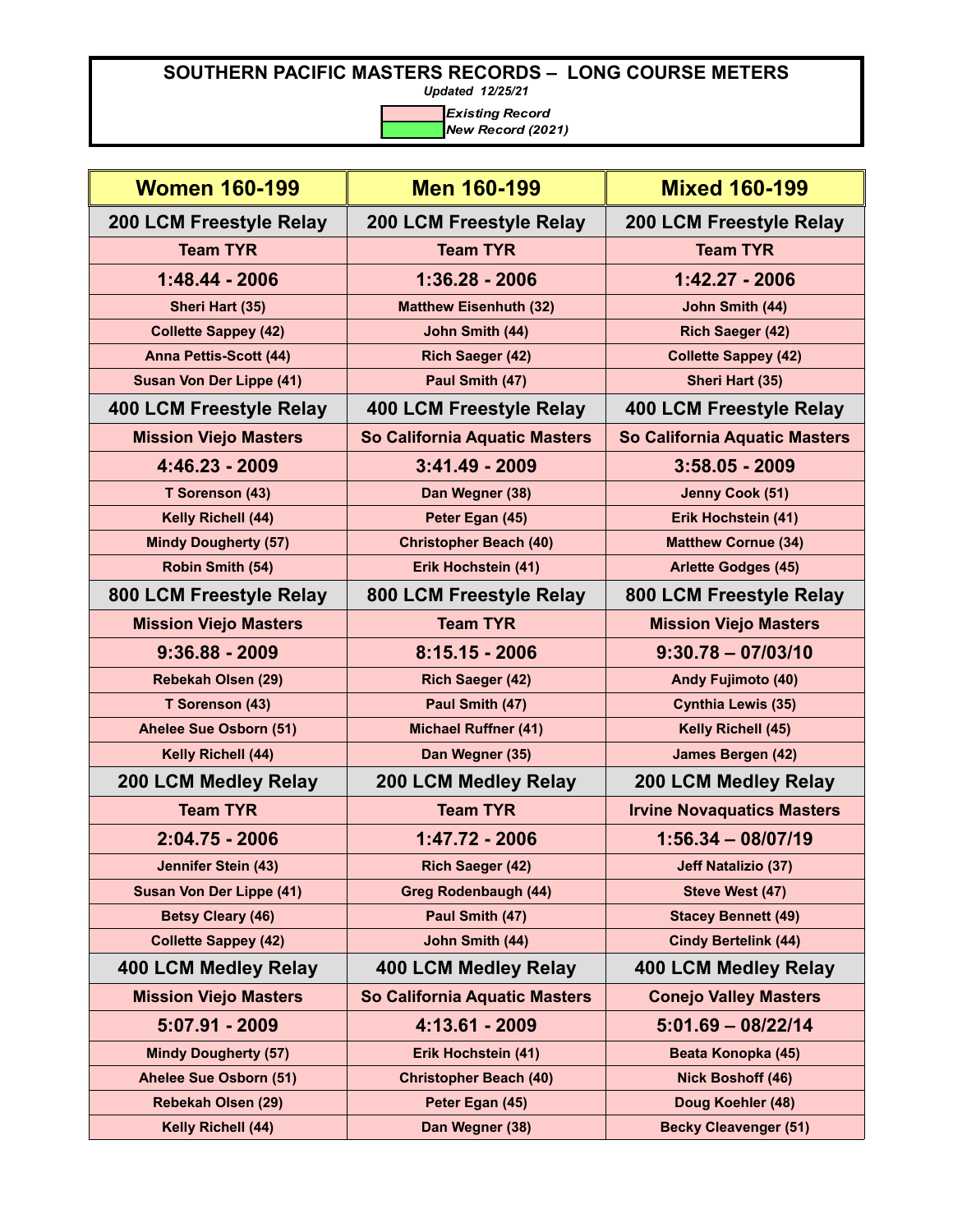*Updated 12/25/21*

| <b>Women 200-239</b>              | <b>Men 200-239</b>                | <b>Mixed 200-239</b>          |
|-----------------------------------|-----------------------------------|-------------------------------|
| 200 LCM Freestyle Relay           | 200 LCM Freestyle Relay           | 200 LCM Freestyle Relay       |
| <b>Irvine Novaquatics Masters</b> | <b>Conejo Valley Masters</b>      | <b>Conejo Valley Masters</b>  |
| $1:58.75 - 08/07/19$              | $1:44.81 - 07/17/16$              | $1:49.92 - 08/03/14$          |
| <b>Stacey Bennett (49)</b>        | <b>Scott Adair (53)</b>           | <b>Michael Boosin (48)</b>    |
| Katie Osborne (56)                | <b>Michael Boosin (50)</b>        | Chris Wall (52)               |
| <b>Terri MacDougall (55)</b>      | Chris Wall (54)                   | <b>Arlette Godges (50)</b>    |
| <b>Cindy Bertelink (44)</b>       | Kelly Karren (43)                 | Lisa Schoenneman (52)         |
| <b>400 LCM Freestyle Relay</b>    | 400 LCM Freestyle Relay           | 400 LCM Freestyle Relay       |
| <b>UCLA Masters</b>               | <b>Conejo Valley Masters</b>      | <b>Conejo Valley Masters</b>  |
| $4:26.53 - 07/06/14$              | $4:03.41 - 07/17/16$              | $4:03.96 - 07/06/14$          |
| Erika Stebbins (44)               | <b>Michael Boosin (50)</b>        | <b>Matthew Biondi (49)</b>    |
| <b>Christie Ciraulo (61)</b>      | <b>Scott Adair (53)</b>           | <b>Becky Cleavenger (51)</b>  |
| Veronica Hibben (58)              | Chris Wall (54)                   | Lisa Schoenneman (52)         |
| Laurie Dodd (42)                  | Kelly Karren (43)                 | <b>Michael Boosin (48)</b>    |
| 800 LCM Freestyle Relay           | 800 LCM Freestyle Relay           | 800 LCM Freestyle Relay       |
| <b>Conejo Valley Masters</b>      | <b>Ventura County Masters</b>     | <b>Conejo Valley Masters</b>  |
| $9:34.53 - 07/07/19$              | $9:03.84 - 2006$                  | $9:15.06 - 08/10/18$          |
| <b>Jill Gellatly (52)</b>         | Tom Olson (56)                    | <b>Becky Cleavenger (55)</b>  |
| <b>Becky Cleavenger (56)</b>      | Kevin Lane (50)                   | <b>Jill Gellatly (51)</b>     |
| Eve Maidenberg (43)               | Jim McConica (56)                 | Kelly Karren (45)             |
| <b>Leslie Daland-James (50)</b>   | Mike Shaffer (41)                 | Doug Koehler (52)             |
| 200 LCM Medley Relay              | 200 LCM Medley Relay              | 200 LCM Medley Relay          |
| <b>Conejo Valley Masters</b>      | <b>Irvine Novaquatics Masters</b> | <b>Conejo Valley Masters</b>  |
| $2:19.75 - 08/07/19$              | $1:56.29 - 2006$                  | $2:07.01 - 08/03/14$          |
| Beata Konopka (50)                | Bernie Zeruhn (35)                | <b>Michael Boosin (48)</b>    |
| Jennifer Weiderman (53)           | <b>Gerard Von Hoffmann (50)</b>   | Chris Wall (52)               |
| <b>Arlette Godges (55)</b>        | Paul Carter (49)                  | <b>Arlette Godges (50)</b>    |
| <b>Becky Cleavenger (56)</b>      | Tom Angell (66)                   | Lisa Schoenneman (52)         |
| <b>400 LCM Medley Relay</b>       | <b>400 LCM Medley Relay</b>       | <b>400 LCM Medley Relay</b>   |
| <b>UCLA Masters</b>               | <b>Ventura County Masters</b>     | So California Aquatic Masters |
| $5:02.61 - 07/07/2013$            | 4:36.02 - 2006                    | $5:11.39 - 2009$              |
| Erika Stebbins (43)               | Jim McConica (56)                 | <b>Bruce Thomas (52)</b>      |
| Jenny Cook (55)                   | John Derr (57)                    | Karen Melick (52)             |
| <b>Christie Ciraulo (60)</b>      | <b>Mike Shaffer (41)</b>          | Jenny Cook (51)               |
| Veronica Hibben (57)              | Hubie Kerns (57)                  | <b>James Mc Closkey 45)</b>   |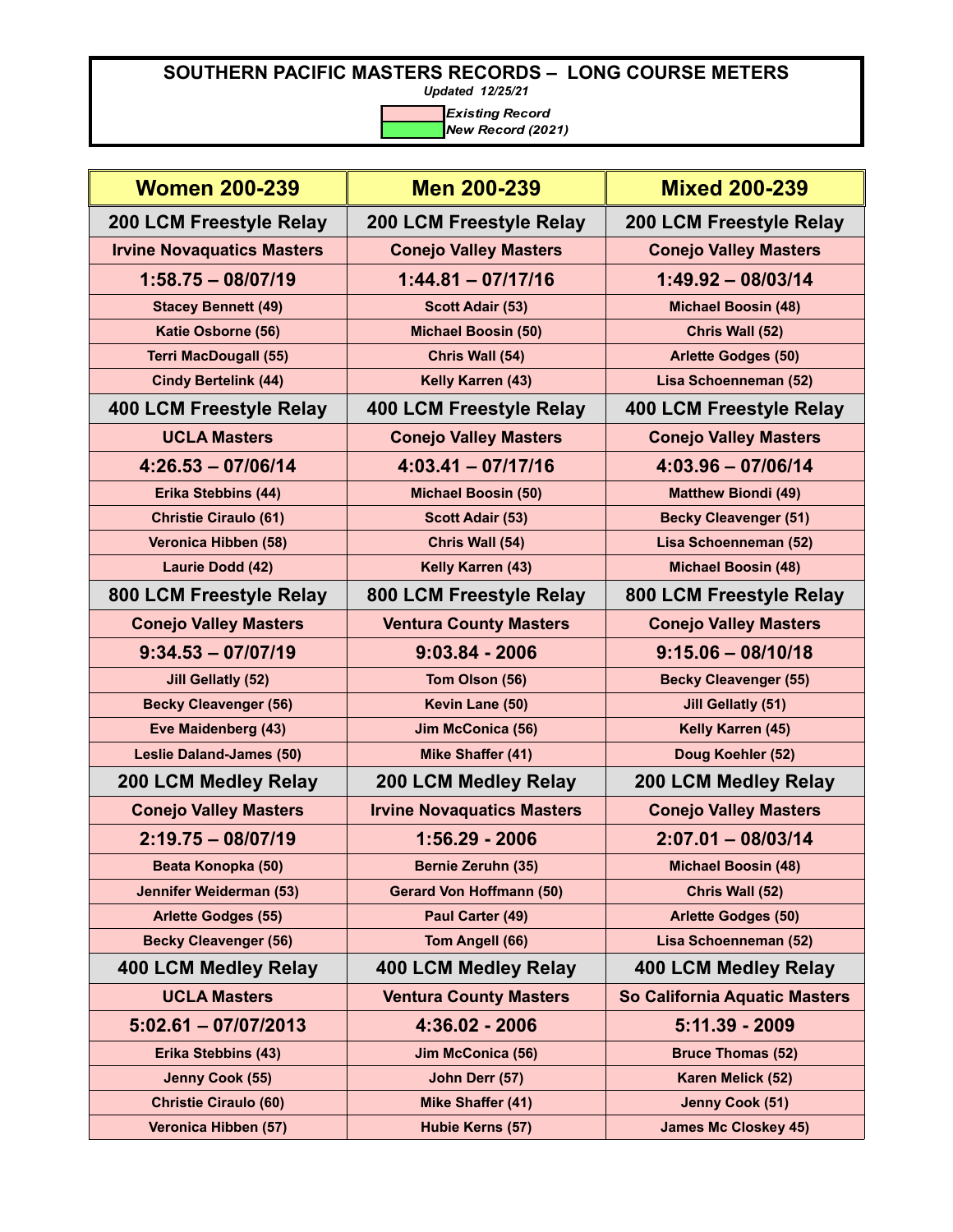*Updated 12/25/21*

| <b>Women 240-279</b>              | <b>Men 240-279</b>                | <b>Mixed 240-279</b>               |
|-----------------------------------|-----------------------------------|------------------------------------|
| 200 LCM Freestyle Relay           | 200 LCM Freestyle Relay           | <b>200 LCM Freestyle Relay</b>     |
| <b>UCLA Masters</b>               | <b>Irvine Novaquatics Masters</b> | <b>Irvine Novaquatics Masters</b>  |
| $2:11.47 - 08/07/19$              | $1:52.11 - 08/07/19$              | $1:59.29 - 08/07/19$               |
| Evie Lynch (67)                   | <b>Jeffrey Stevens (60)</b>       | Tim Buckley (64)                   |
| Olivia Karlin (55)                | <b>Toby Weissert (61)</b>         | Katie Osborne (56)                 |
| <b>Christie Ciraulo (66)</b>      | John Lorenz (63)                  | Veronica Hibben (63)               |
| <b>Heather Shannon (58)</b>       | Jamie Fowler (60)                 | John Lorenz (63)                   |
| 400 LCM Freestyle Relay           | 400 LCM Freestyle Relay           | <b>400 LCM Freestyle Relay</b>     |
| <b>Mission Viejo Masters</b>      | <b>Ventura County Masters</b>     | <b>Conejo Valley Masters</b>       |
| $5:27.21 - 08/03/08$              | $4:07.77 - 08/14/15$              | $4:59.08 - 07/07/19$               |
| Gwen Uthus (54)                   | Hubie Kerns (66)                  | Robert Rosen (69)                  |
| <b>Alison Mitchell (54)</b>       | Glenn Gruber (66)                 | <b>Mark Buckley (66)</b>           |
| <b>Robin Sickles (49)</b>         | <b>Michael Blatt (60)</b>         | Niki Stokols (62)                  |
| <b>Maurine Kornfeld (87)</b>      | Mike Shaffer (50)                 | Jennifer Weiderman (53)            |
| 800 LCM Freestyle Relay           | 800 LCM Freestyle Relay           | 800 LCM Freestyle Relay            |
| <b>Mission Viejo Masters</b>      | <b>Ventura County Masters</b>     | <b>Conejo Valley Masters</b>       |
| $12:24.98 - 08/06/15$             | $9:11.24 - 08/14/15$              | $11:02.44 - 07/07/19$              |
| <b>Beverly Montrella (69)</b>     | Jim McConica (65)                 | Jennifer Weiderman (53)            |
| Kelly Richell (50)                | Glenn Gruber (66)                 | Niki Stokols (62)                  |
| <b>Jeanne McCleave (61)</b>       | Michael Blatt (60)                | <b>Robert Rosen (69)</b>           |
| Gwen Uthus (61)                   | Mike Shaffer (50)                 | <b>Mark Buckley (66)</b>           |
| <b>200 LCM Medley Relay</b>       | <b>200 LCM Medley Relay</b>       | <b>200 LCM Medley Relay</b>        |
| <b>Irvine Novaquatics Masters</b> | <b>Irvine Novaquatics Masters</b> | <b>Irvine Novaquatics Masters</b>  |
| $2:23.54 - 08/07/19$              | $2:06.11 - 08/07/19$              | $2:09.15 - 08/07/19$               |
| Katie Osborne (56)                | Jamie Fowler (60)                 | Jamie Fowler (60)                  |
| <b>Teri MacDougall (55)</b>       | <b>Henry Vehovec (61)</b>         | <b>Henry Vehovec (61)</b>          |
| Veronica Hibben (63)              | <b>Toby Weissert (61)</b>         | Veronica Hibben (63)               |
| Debbie Bradbury (68)              | Jay Tapp (60)                     | Katie Osborne (56)                 |
| <b>400 LCM Medley Relay</b>       | <b>400 LCM Medley Relay</b>       | <b>400 LCM Medley Relay</b>        |
| <b>Mission Viejo Masters</b>      | <b>Ventura County Masters</b>     | <b>Conejo Valley Masters</b>       |
| $6:35.37 - 08/07/19$              | $4:40.96 - 08/05/16$              | $5:35.16 - 07/14/17$               |
| <b>Beverly Montrella (73)</b>     | Jim McConica (66)                 | <b>Nancy Kirkpatrick-Reno (62)</b> |
| <b>Jeanne McCleave (65)</b>       | Hubie Kerns (67)                  | Deanna Koehler (48)                |
| Lisa Zawistoski (50)              | Mike Shaffer (51)                 | <b>Mark Buckley (64)</b>           |
| Gwen Uthus (65)                   | Glenn Gruber (67)                 | Robert Rosen (67)                  |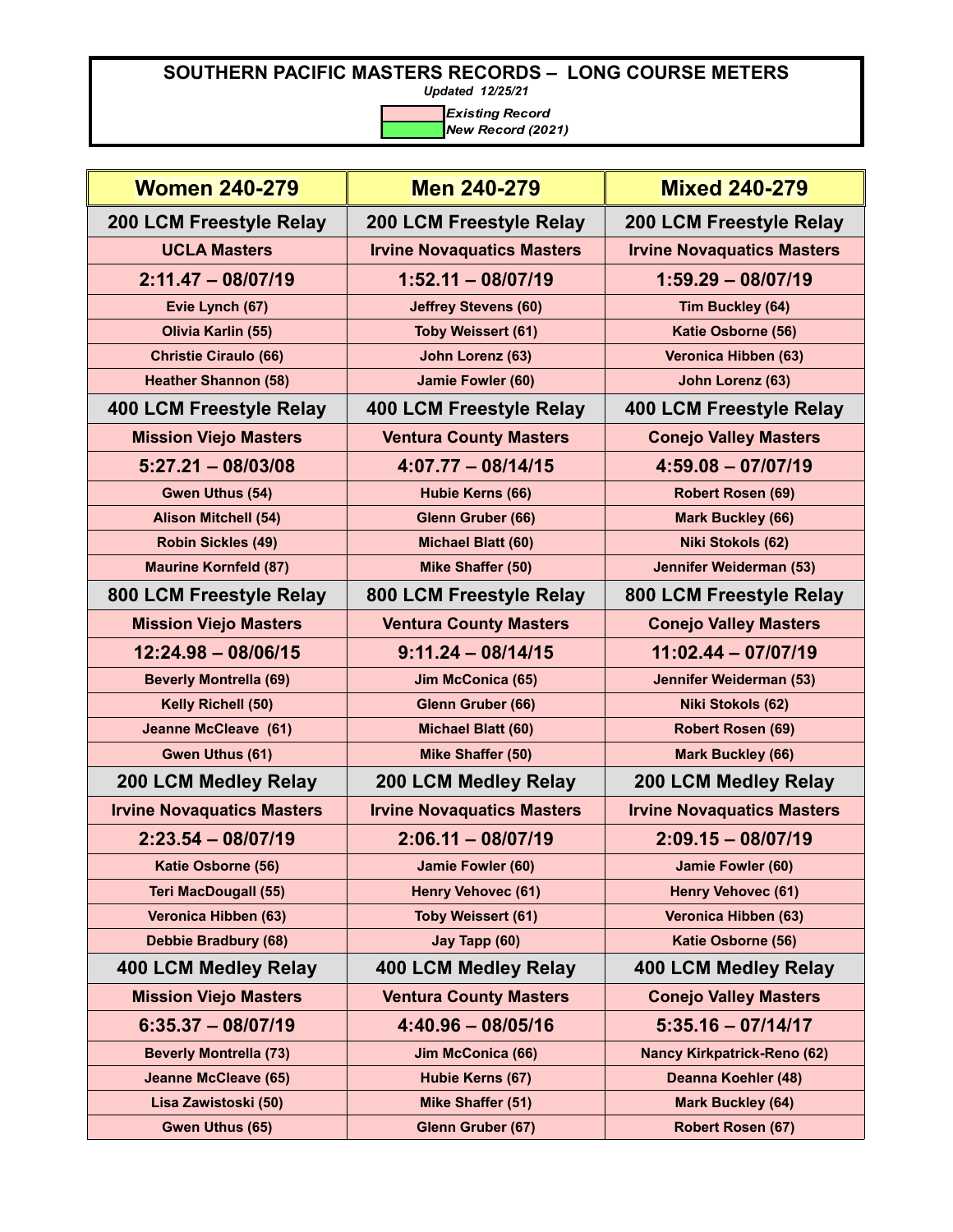*Updated 12/25/21*

| <b>Women 280-319</b>          | <b>Men 280-319</b>            | <b>Mixed 280-319</b>          |
|-------------------------------|-------------------------------|-------------------------------|
| 200 LCM Freestyle Relay       | 200 LCM Freestyle Relay       | 200 LCM Freestyle Relay       |
| <b>Mission Viejo Masters</b>  | <b>Golden Road Aquatics</b>   | <b>Mission Viejo Masters</b>  |
| $2:33.15 - 07/30/21$          | $2:12.99 - 07/14/17$          | $2:25.33 - 08/07/13$          |
| <b>Jan Levinrad (74)</b>      | Hubie Kerns (68)              | John Campbell (66)            |
| <b>Beverly Montrella (75)</b> | <b>Bruce Rollins (68)</b>     | <b>Beverly Montrella (67)</b> |
| <b>Jeanne Mc Cleave (67)</b>  | Monte Gast (70)               | <b>Mike Freshley (72)</b>     |
| Diana Dolan LaMar (64)        | <b>Mike Freshley (76)</b>     | <b>Jackie Marr (70)</b>       |
| 400 LCM Freestyle Relay       | 400 LCM Freestyle Relay       | 400 LCM Freestyle Relay       |
| <b>Mission Viejo Masters</b>  | <b>Long Beach Grunions</b>    | <b>Mission Viejo Masters</b>  |
| $6:45.97 - 08/07/13$          | $5:36.48 - 07/30/21$          | 5:32.98                       |
| <b>Beverly Montrella (67)</b> | Kim Onisko (65)               | <b>Beverly Montrella (75)</b> |
| T Sorenson (47)               | <b>Rick Miller (74)</b>       | <b>Mark Longworth (70)</b>    |
| Jeanne Little (76)            | Stan Smith (74)               | Van Cochran (71)              |
| <b>Maurine Kornfeld (92)</b>  | <b>Jeffrey Dobra (67)</b>     | Diana Dolan LaMar (64)        |
| 800 LCM Freestyle Relay       | 800 LCM Freestyle Relay       | 800 LCM Freestyle Relay       |
| <b>Mission Viejo Masters</b>  | <b>Long Beach Grunions</b>    | <b>Mission Viejo Masters</b>  |
| $12:40.22 - 07/11/21$         | $13:10.03 - 07/30/21$         | $12:36.92 - 08/07/13$         |
| <b>Beverly Montrella (75)</b> | Kim Onisko (65)               | <b>Beverly Montrella (67)</b> |
| Jan Levinrad (74)             | <b>Rick Miller (74)</b>       | Jeanne Little (76)            |
| <b>Gwen Uthus (67)</b>        | Stan Smith (74)               | <b>John Campbell (66)</b>     |
| Diana Dolan LaMar (64)        | <b>Jeffrey Dobra (67)</b>     | Dick Stewart (73)             |
| 200 LCM Medley Relay          | 200 LCM Medley Relay          | <b>200 LCM Medley Relay</b>   |
| <b>Mission Viejo Masters</b>  | <b>Ventura County Masters</b> | <b>Mission Viejo Masters</b>  |
| $3:02.83 - 07/30/21$          | $2:15.90 - 08/07/19$          | $2:40.85 - 08/07/13$          |
| <b>Beverly Montrella (75)</b> | Steven Heck (70)              | <b>Beverly Montrella (67)</b> |
| <b>Jeanne Mc Cleave (67)</b>  | Hubie Kerns (70)              | John Millard (70)             |
| Diana Dolan LaMar (64)        | Glenn Gruber (70)             | Yona Tadir (70)               |
| <b>Jan Levinrad (74)</b>      | <b>Bruce Rollins (70)</b>     | Jeanne Little (76)            |
| <b>400 LCM Medley Relay</b>   | <b>400 LCM Medley Relay</b>   | <b>400 LCM Medley Relay</b>   |
| <b>Mission Viejo Masters</b>  | <b>Long Beach Grunions</b>    | <b>Mission Viejo Masters</b>  |
| $8:08.92 - 02/28/10$          | $6:58.13 - 07/30/21$          | $6:28.93 - 08/07/13$          |
| <b>Maurine Kornfeld (89)</b>  | <b>Jeffrey Dobra (67)</b>     | <b>Beverly Montrella (67)</b> |
| <b>Beverly Montrella (64)</b> | <b>Stan Smith (74)</b>        | <b>John Campbell (66)</b>     |
| <b>Jeanne McCleave (56)</b>   | <b>Rick Miller (74)</b>       | Dick Stewart (73)             |
| Jeanne Little (73)            | Kim Onisko (65)               | Jeanne Little (76)            |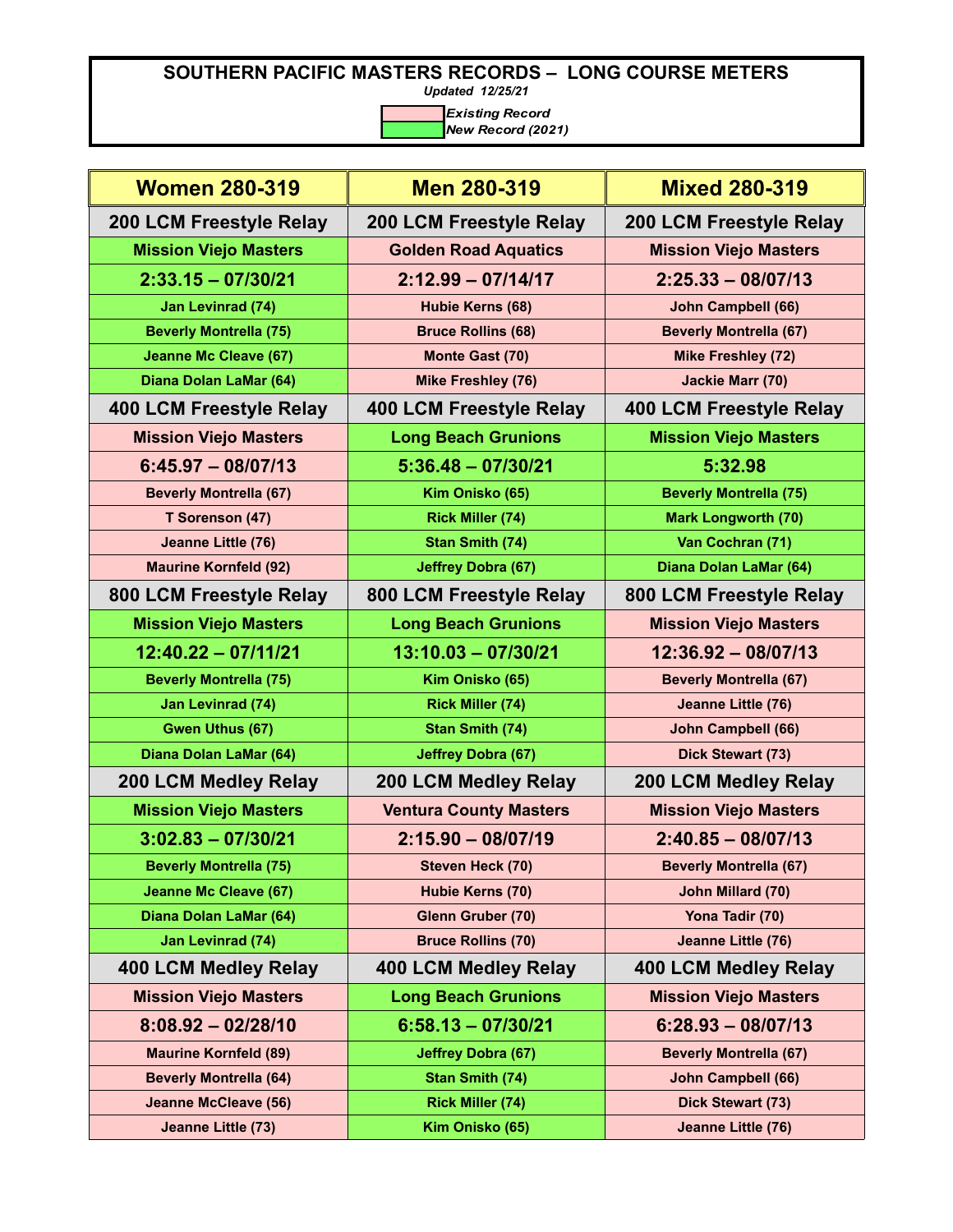*Updated 12/25/21*

| <b>Women 320-359</b>    | <b>Men 320-359</b>           | <b>Mixed 320-359</b>           |
|-------------------------|------------------------------|--------------------------------|
| 200 LCM Freestyle Relay | 200 LCM Freestyle Relay      | <b>200 LCM Freestyle Relay</b> |
|                         | <b>Mission Viejo Masters</b> | <b>Santa Barbara Masters</b>   |
|                         | $3:01.06 - 08/07/13$         | $2:55.56 - 2004$               |
|                         | Ed Farrell (81)              | Frank Piemme (79)              |
|                         | <b>Rudolf Graef (82)</b>     | Grace Altus (80)               |
|                         | <b>Robert Rolph (82)</b>     | Ruth Baar (82)                 |
|                         | Frank Piemme (88)            | <b>Jurgen Schmidt (81)</b>     |
| 400 LCM Freestyle Relay | 400 LCM Freestyle Relay      | 400 LCM Freestyle Relay        |
|                         | <b>Costa Mesa</b>            | <b>Santa Barbara Masters</b>   |
|                         | $6:12.12 - 1998$             | $6:56.05 - 2004$               |
|                         | <b>Bob Chrstians (82)</b>    | Frank Piemme (79)              |
|                         | <b>Louis Giberson (77)</b>   | <b>Grace Altus (80)</b>        |
|                         | <b>Bob Merrick (78)</b>      | Ruth Baar (82)                 |
|                         | <b>Woody Bowersock (85)</b>  | <b>Jurgen Schmidt (81)</b>     |
| 800 LCM Freestyle Relay | 800 LCM Freestyle Relay      | 800 LCM Freestyle Relay        |
|                         | <b>Costa Mesa</b>            | <b>Mission Viejo Masters</b>   |
|                         | 16:30.81 - 1999              | 16:34.46 - 07/03/11            |
|                         | <b>Walter Pfeiffer (86)</b>  | <b>Maurine Kornfeld (90)</b>   |
|                         | <b>Louis Giberson (79)</b>   | Dick Stewart (71)              |
|                         | <b>Bob Merrick (79)</b>      | <b>Margrit Graef (80)</b>      |
|                         | <b>Woody Bowersock (86)</b>  | Rudolf Graef (80)              |
| 200 LCM Medley Relay    | <b>200 LCM Medley Relay</b>  | <b>200 LCM Medley Relay</b>    |
|                         | <b>Mission Viejo Masters</b> | <b>Santa Barbara Masters</b>   |
|                         | $3:28.51 - 08/07/13$         | $3:43.53 - 2004$               |
|                         | <b>Robert Rolph (82)</b>     | Ruth Baar (82)                 |
|                         | John Millard (70)            | <b>Frank Piemme (79)</b>       |
|                         | Frank Piemme (88)            | <b>Jurgen Schmidt (81)</b>     |
|                         | Ed Farrell (81)              | <b>Grace Altus (80)</b>        |
| 400 LCM Medley Relay    | 400 LCM Medley Relay         | 400 LCM Medley Relay           |
|                         | <b>Costa Mesa</b>            | <b>Mission Viejo Masters</b>   |
|                         | 7:34.79 - 1998               | $8:24.75 - 08/12/11$           |
|                         | <b>Bob Christians (82)</b>   | <b>Rudolf Graef</b>            |
|                         | <b>Bob Merrick (78)</b>      | <b>Margrit Graef</b>           |
|                         | <b>Louis Giberson (77)</b>   | <b>Dick Stewart</b>            |
|                         | <b>Woody Bowerwock (85)</b>  | <b>Maurine Kornfeld (90)</b>   |